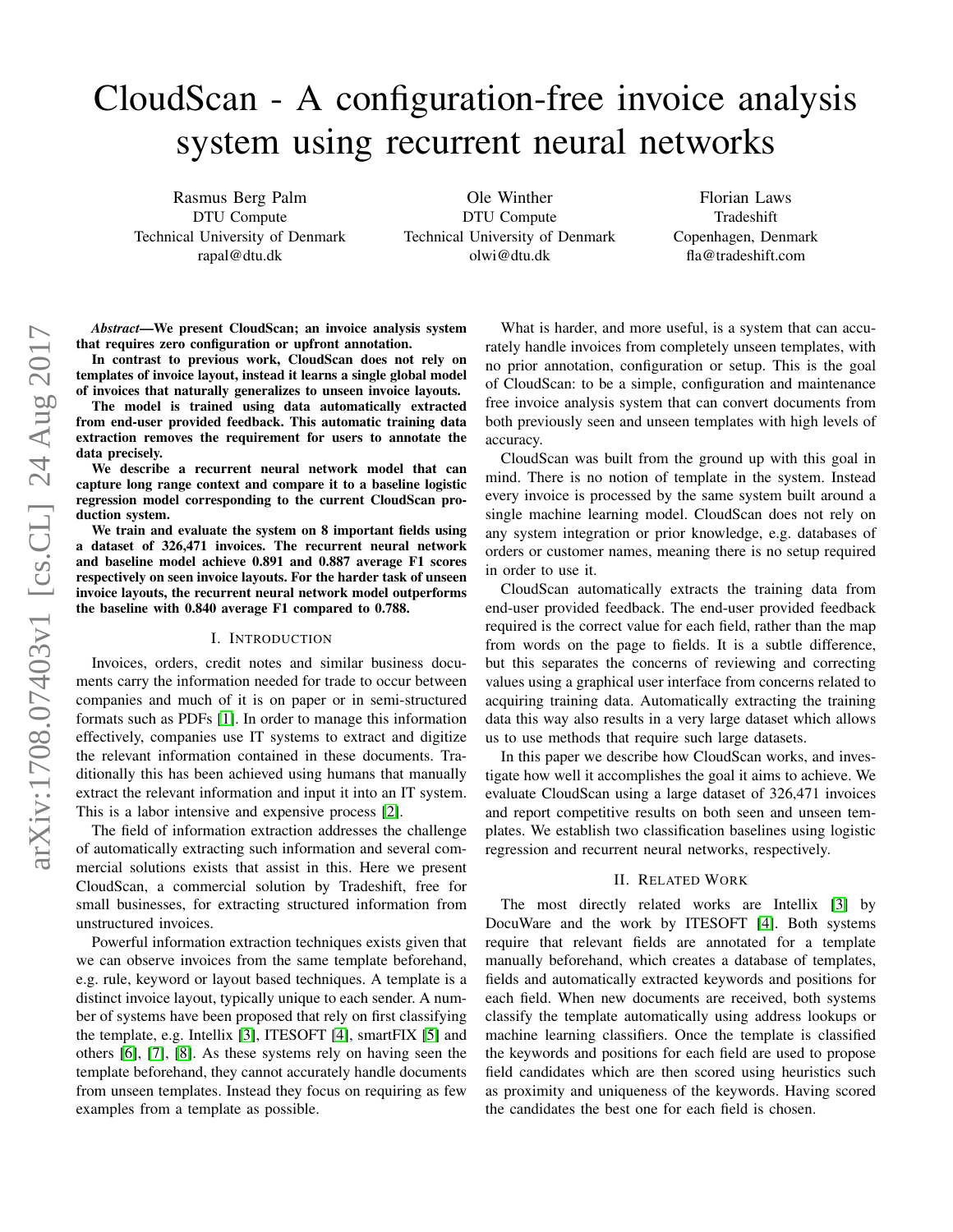

<span id="page-1-0"></span>Fig. 1. The CloudScan graphical user interface. Results before any correction. Disregard the selected sender and recipient as these are limited to companies connected to the company uploading the invoice. This is an example of a perfect extraction which would give an F1 score of 1.

smartFIX [\[5\]](#page-6-4) uses manually configured rules for each template. Cesarini et al. [\[6\]](#page-6-5) learns a database of keywords for each template and fall back to a global database of keywords. Esser et al. [\[7\]](#page-6-6) uses a database of absolute positions of fields for each template. Medvet et al. [\[8\]](#page-7-0) uses a database of manually created (field, pattern, parser) triplets for each template, designs a probabilistic model for finding the most similar pattern in a template, and extracts the value with the associated parser.

Unfortunately we cannot compare ourselves directly to the works described as the datasets used are not publicly available and the evaluation methods are substantially different. However, the described systems all rely on having an annotated example from the same template in order to accurately extract information.

To the best of our knowledge CloudScan is the first invoice analysis system that is built for and capable of accurately converting invoices from unseen templates.

The previous works described can be configured to handle arbitrary document classes, not just invoices, as is the case for CloudScan. Additionally, they allow the user to define which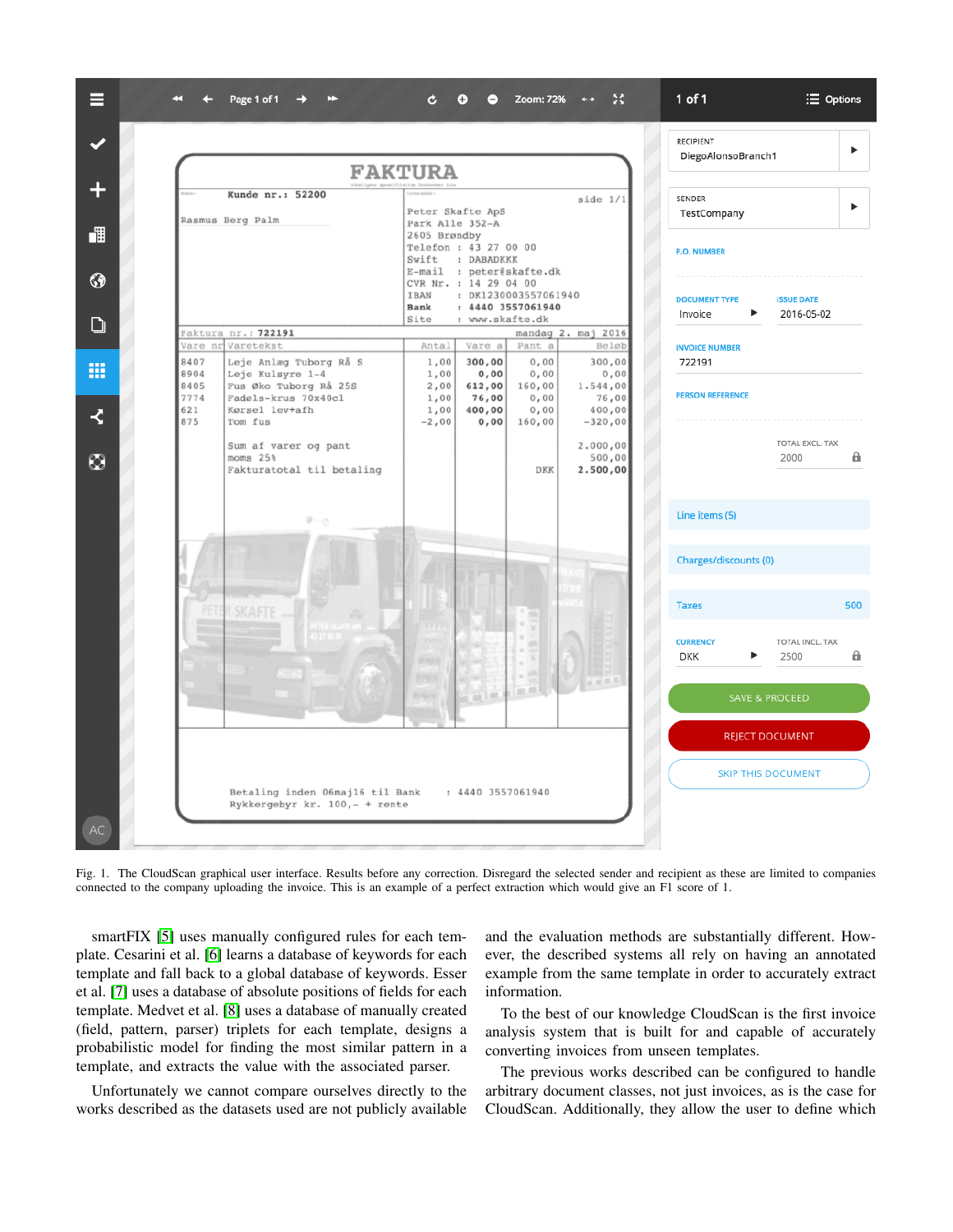set of fields are to be extracted per class or template, whereas CloudScan assumes a single fixed set of fields to be extracted from all invoices.

Our automatic training data extraction is closely related to the idea of distant supervision [\[9\]](#page-7-1) where relations are extracted from unstructured text automatically using heuristics.

The field of Natural Language Processing (NLP) offers a wealth of related work. Named Entity Recognition (NER) is the task of extracting named entities, usually persons or locations, from unstructured text. See Nadeau and Sekine [\[10\]](#page-7-2) for a survey of NER approaches. Our system can be seen as a NER system in which we have 8 different entities. In recent years, neural architectures have been demonstrated to achieve state-of-the-art performance on NER tasks, e.g. Lample et al. [\[11\]](#page-7-3), who combine word and character level RNNs, and Conditional Random Fields (CRFs).

Slot Filling is another related NLP task in which pre-defined slots must be filled from natural text. Our system can be seen as a slot filling task with 8 slots, and the text of a single invoice as input. Neural architectures are also used here, e.g. [\[12\]](#page-7-4) uses bi-directional RNNs and word embedding to achieve competitive results on the ATIS (Airline Travel Information Systems) benchmark dataset.

In both NER and Slot Filling tasks, a commonly used approach is to classify individual tokens with the entities or slots of interest, an approach that we adopt in our proposed RNN model.

# III. CLOUDSCAN

# *A. Overview*

CloudScan is a cloud based software as a service invoice analysis system offered by Tradeshift. Users can upload their unstructured PDF invoices and the CloudScan engine converts them into structured XML invoices. The CloudScan engine contains 6 steps. See Figure [2.](#page-3-0)

- 1) Text Extractor. Input is a PDF invoice. Extracts words and their positions from the PDF. If the PDF has embedded text, the text is extracted, otherwise a commercial OCR engine is used. The output of this step is a structured representation of words and lines in hOCR format [\[13\]](#page-7-5).
- 2) N-grammer. Creates N-grams of words on the same line. Output is a list of N-grams up to length 4.
- 3) Feature Calculator. Calculates features for every Ngram. Features fall in three categories: text, numeric and boolean. Examples of text features are the raw text of the N-gram, and the text after replacing all letters with "x", all numbers with "0" and all other characters with ".". Examples of numeric features are the normalized position on the page, the width and height and number of words to the left. Boolean features include whether the N-gram parses as a date or an amount or whether it matches a known country, city or zip code. These parsers and small databases of countries, cities and zip codes are built into the system, and does not require

any configuration on the part of the user. The output is a feature vector for every N-gram. For a complete list of features see table [V.](#page-7-6)

- 4) Classifier. Classifies each N-gram feature vector into 32 fields of interest, e.g. invoice number, total, date, etc. and one additional field 'undefined'. The undefined field is used for all N-grams that does not have a corresponding field in the output document, e.g. terms and conditions. The output is a vector of 33 probabilities for each Ngram.
- 5) Post Processor. Decides which N-grams are to be used for the fields in the output document. For all fields, we first filter out N-gram candidates that does not fit the syntax of the field after parsing with the associated parser. E.g. the N-gram "Foo Bar" would not fit the Total field after parsing with the associated parser since no amount could be extracted. The parsers can handle simple OCR errors and various formats, e.g. "100,0o" would be parsed to "100.00". The parsers are based on regular expressions.

For fields with no semantic connection to other fields, e.g. the invoice number, date, etc. we use the Hungarian algorithm [\[14\]](#page-7-7). The Hungarian algorithm solves the assignment problem, in which N agents are to be assigned to M tasks, such that each task has exactly one agent assigned and no agent is assigned to more than one task. Given that each assignment has a cost, the Hungarian algorithm finds the assignments that minimizes the total cost. We use 1 minus the probability of an N-gram being a field as the cost.

For the assignment of the Total, Line Total, Tax Total and Tax Percentage we define and minimize a cost function based on the field probabilities and whether the candidate totals adds up.

The output is a mapping from the fields of interest to the chosen N-grams.

6) Document Builder. Builds a Universal Business Language (UBL) [\[15\]](#page-7-8) invoice with the fields having the values of the found N-grams. UBL is a XML based invoice file format. Output is a UBL invoice.

# *B. Extracting training data from end-user provided feedback*

The UBL invoice produced by the engine is presented to the user along with the original PDF invoice in a graphical user interface (GUI). The user can correct any field in the UBL invoice, either by copy and pasting from the PDF, or by directly typing in the correction. See figure [1.](#page-1-0)

Once the user has corrected any mistakes and accepted the invoice we add the resulting UBL to our data collection. We will extract training data from these validated UBL documents, even though they might deviate from the PDF content due to OCR error, user error or the user intentionally deviating from the PDF content. We discuss these issues later.

The classifier is trained on N-grams and their labels, which are automatically extracted from the validated UBL invoices and the corresponding PDFs. For each field in the validated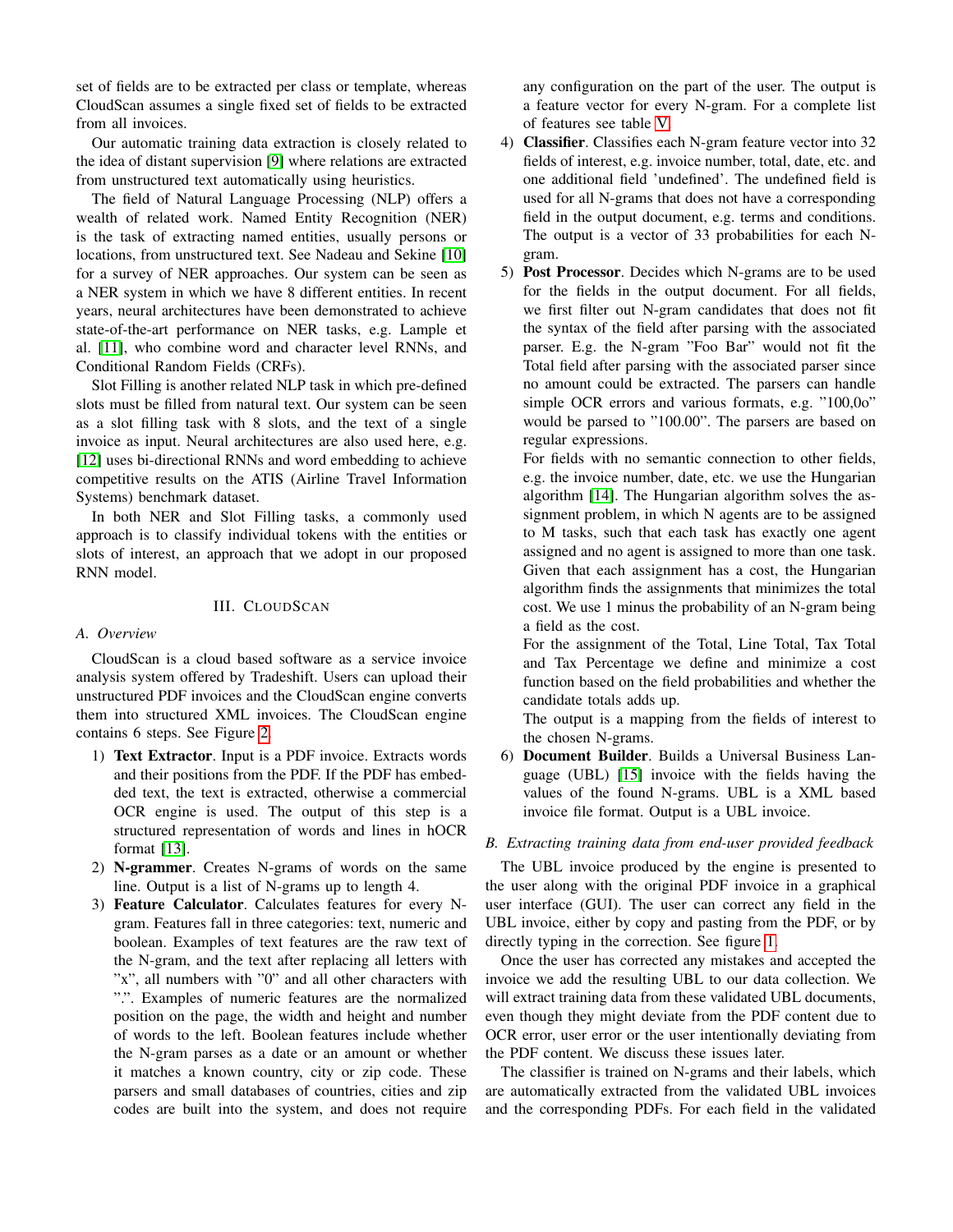

<span id="page-3-0"></span>Fig. 2. The CloudScan engine.

UBL document we consider all N-grams in the PDF and check whether the text content, after parsing, matches the field value. If it does, we extract it as a single training example of N-gram and label equal to the field. If an N-gram does not match any fields we assign the 'undefined' label. For N-grams that match multiple fields, we assign all matched fields as labels. This ambiguity turns the multi-class problem into a multi-label problem. See Algorithm [1](#page-3-1) for details.

| <b>input</b> : UBL and PDF document                              |  |
|------------------------------------------------------------------|--|
| output: All labeled N-grams                                      |  |
| result $\leftarrow \{\}$ ;                                       |  |
| foreach field $\in$ fields do                                    |  |
| $\mathsf{parser} \leftarrow \mathsf{GetParser}(\mathsf{field});$ |  |
| $value \leftarrow$ GetValue ( <i>UBL</i> , field);               |  |
| $maxN \leftarrow$ Length (value) + 2;                            |  |
| $nGrams \leftarrow$ CreateNgrams ( <i>PDF</i> , $maxN$ );        |  |
| foreach nGram $\in$ nGrams do                                    |  |
| if value $=$ Parse (nGram, parser) then                          |  |
| Add (result, nGram, field);                                      |  |
| end                                                              |  |
| end                                                              |  |
| end                                                              |  |
| $nGrams \leftarrow$ CreateNgrams ( <i>PDF, 4</i> );              |  |
| foreach nGram $\in$ nGrams do                                    |  |
| if nGram $\notin$ result then                                    |  |
| Add (result, nGram, undefined);                                  |  |
| end                                                              |  |
| end                                                              |  |
| return result                                                    |  |
|                                                                  |  |

<span id="page-3-1"></span>Algorithm 1: Automatic training data extraction

Using automatically extracted pairs like this results in a noisy, but big data set of millions of pairs. Most importantly, however, it introduces no limitations on how users correct potential errors, and requires no training. For instance, we could have required users to select the word matching a field, which would result in much higher quality training data. However in a high volume enterprise setup, this could reduce throughput significantly. Our automatic training data generation decouples the concerns of reviewing and correcting fields from creating training data, allowing the GUI to focus solely on reviewing and correcting fields. The user would need to review the field values and correct potential errors regardless, so as long as we do not limit how the user does it, we are not imposing any additional burdens. In short, the machine learning demands have lower priority than the user experience in this regard.

As long as we get a PDF and a corresponding UBL invoice we can extract training data, and the system should learn and improve for the next invoice.

## IV. EXPERIMENTS

We perform two experiments meant to test 1) the expected performance on the next invoice, and 2) the harder task of expected performance on the next invoice from an *unseen* template. These are two different measures of generalization performance.

The data set consists of 326,471 pairs of validated UBL invoices and corresponding PDFs from 8911 senders to 1013 receivers obtained from use of CloudScan. We assume each sender corresponds to a distinct template.

For the first experiment we split the invoices into a training, validation and test set randomly, using 70%, 10% and 20% respectively. For the second experiment we split the *senders* into a training, validation and test set randomly, using 70%, 10% and 20% respectively. All the invoices from the senders in a set then comprise the documents of that set. This split ensures that there are no invoices sharing templates between the three sets for the second experiment.

While the system captures 32 fields we only report on eight of them: Invoice number, Issue Date, Currency, Order ID, Total, Line Total, Tax Total and Tax Percent. We only report on these eight fields as they are the ones we have primarily designed the system for. A large part of the remaining fields are related to the sender and receiver of the invoice and used for identifying these. We plan to remove these fields entirely and approach the problem of sender and receiver identification as a document classification problem instead. Preliminary experiments based on a simple bag-of-words model show promising results. The last remaining fields are related to the line items and used for extracting these. Table extraction is a challenging research question in itself, and we are not yet ready to discuss our solution. Also, while not directly comparable, related work [\[3\]](#page-6-2), [\[4\]](#page-6-3), [\[6\]](#page-6-5) also restricts evaluation to header fields.

Performance is measured by comparing the fields of the generated and validated UBL. Note we are not only measuring the classifier performance, but rather the performance of the entire system. The end-to-end performance is what is interesting to the user after all. Furthermore, this is the strictest possible way to measure performance, as it will penalize errors from any source, e.g. OCR errors and inconsistencies between the validated UBL and the PDF. For instance, the date in the validated UBL might not correspond to the date on the PDF. In this case, even if the date on the PDF is found, it will be counted as an error, as it does not match the date in the validated UBL.

In order to show the upper limit of the system under this measure we include a ceiling analysis where we replace the classifier output with the correct labels directly. This corresponds to using an oracle classifier. We use the MUC-5 definitions of recall, precision and F1, without partial matches [\[16\]](#page-7-9).

We perform experiments with two classifiers 1) The produc-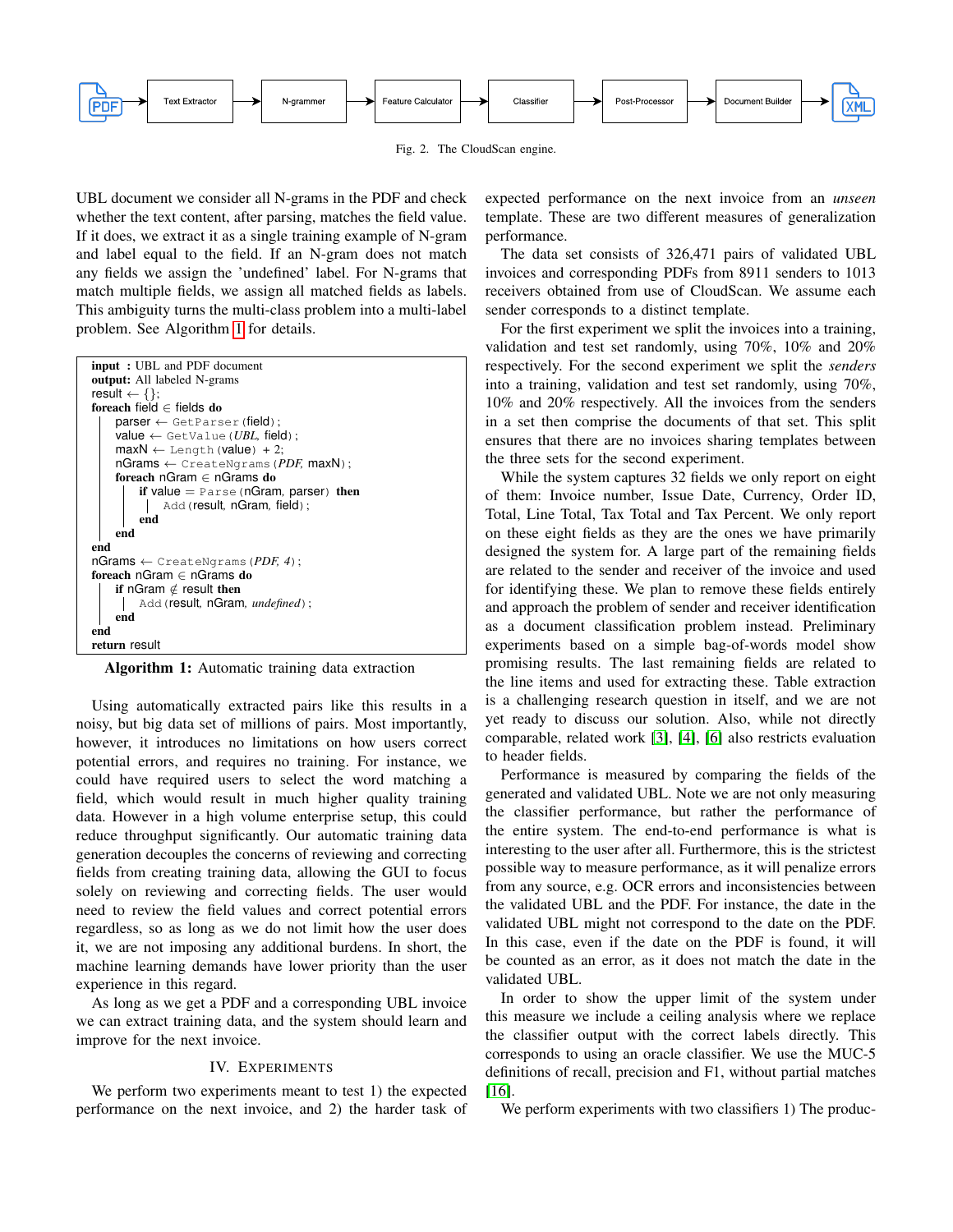tion baseline system using a logistic regression classifier, and 2) a Recurrent Neural Network (RNN) model. We hypothesize the RNN model can capture context better.

#### *A. Baseline*

The baseline is the current production system, which uses a logistic regression classifier to classify each N-gram individually.

In order to capture some context, we concatenate the feature vectors for the closest N-grams in the top, bottom, left and right directions to the normal feature vectors. So if the feature vector for an N-gram had M entries, after this it would have 5M entries.

All  $5M$  features are then mapped to a binary vector of size  $2^{22}$  using the hashing trick [\[17\]](#page-7-10). To be specific, for each feature we concatenate the feature name and value, hash it, take the remainder with respect to the binary vector size and set that index in the binary vector to 1.

The logistic regression classifier is trained using stochastic gradient descent for 10 epochs after which we see little improvement. This baseline system is derived from the heavily optimized winning solution of a competition Tradeshift held<sup>[1](#page-4-0)</sup>.

### *B. LSTM model*

In order to accurately classify N-grams the context is critical, however when classifying each N-gram in isolation, as in the baseline model, we have to engineer features to capture this context, and deciding how much and which context to capture is not trivial.

A Recurrent Neural Network (RNN) can model the entire invoice and we hypothesize that this ability to take the entire invoice into account in a principled manner will improve the performance significantly. Further, it frees us from having to explicitly engineer features that capture context. As such we only use the original  $M$  features, not the  $5M$  features of the baseline model. In general terms, a RNN can be described as follows.

$$
h_t = f(h_{t-1}, x_t)
$$

$$
y_t = g(h_t)
$$

Where  $h_t$  is the hidden state at step t, f is a neural network that maps the previous hidden state  $h_{t-1}$ , and the input  $x_t$ to  $h_t$  and g is a neural network that maps the hidden state  $h_t$  to the output of the model  $y_t$ . Several variants have been proposed, most notably the Long Short Term Memory (LSTM) [\[18\]](#page-7-11) which is good at modeling long term dependencies.

A RNN models a sequence, i.e.  $x$  and  $y$  are ordered and as such we need to impose an ordering on the invoice. We chose to model the words instead of N-grams, as they fit the RNN sequence model more naturally and we use the standard leftto-right reading order as the ordering. Since the labels can span multiple words we re-label the words using the IOB labeling

<span id="page-4-0"></span><sup>1</sup>https://www.kaggle.com/c/tradeshift-text-classification

scheme [\[19\]](#page-7-12). The sequence of words "Total Amount: 12 200 USD" would be labeled "O O B-Total I-Total B-Currency".

We hash the text of the word into a binary vector of size  $2^{18}$ which is embedded in a trainable 500 dimensional distributed representation using an embedding layer [\[20\]](#page-7-13). Using hashing instead of a fixed size dictionary is somewhat unorthodox but we did not observe any difference from using a dictionary, and hashing was easier to implement. It is possible we could have gotten better results using more advanced techniques like byte pair encoding [\[21\]](#page-7-14).

We normalize the numerical and boolean features to have zero mean and unit variance and form the final feature vector for each word by concatenating the word embedding and the normalized numerical features.

From input to output, the model has: two dense layers with 600 rectified linear units each, a single bidirectional LSTM layer with 400 units, and two more dense layers with 600 rectified linear units each, and a final dense output layer with 65 logistic units (32 classes that can each be 'beginning' or 'inside' plus the 'outside' class).



Fig. 3. The LSTM model.

Following Gal [\[22\]](#page-7-15), we apply dropout on the recurrent units and on the word embedding using a dropout fraction of 0.5 for both. Without this dropout the model severely overfits.

The model is trained with the Adam optimizer [\[23\]](#page-7-16) using minibatches of size 96 until the validation performance has not improved on the validation set for 5 epochs. Model architecture and hyper-parameters were chosen based on the performance on the validation set. For computational reasons we do not train on invoices with more than 1000 words, which constitutes approximately 5% of the training set, although we do test on them. The LSTM model was implemented in Theano [\[24\]](#page-7-17) and Lasagne [\[25\]](#page-7-18).

After classification we assign each word the IOB label with highest classification probability, and chunk the IOB labeled words back into labeled N-grams. During chunking, words with I labels without matching B labels are ignored. For example, the sequence of IOB labels [B-Currency, O, B-Total, I-Total, O, I-Total, O] would be chunked into [Currency, O, Total, O, O]. The labeled N-grams are used as input for the Post Processor and further processing is identical to the baseline system.

#### V. RESULTS

The results of the ceiling analysis seen in Table [I](#page-5-0) show that we can achieve very competitive results with CloudScan using an oracle classifier. This validates the overall system design,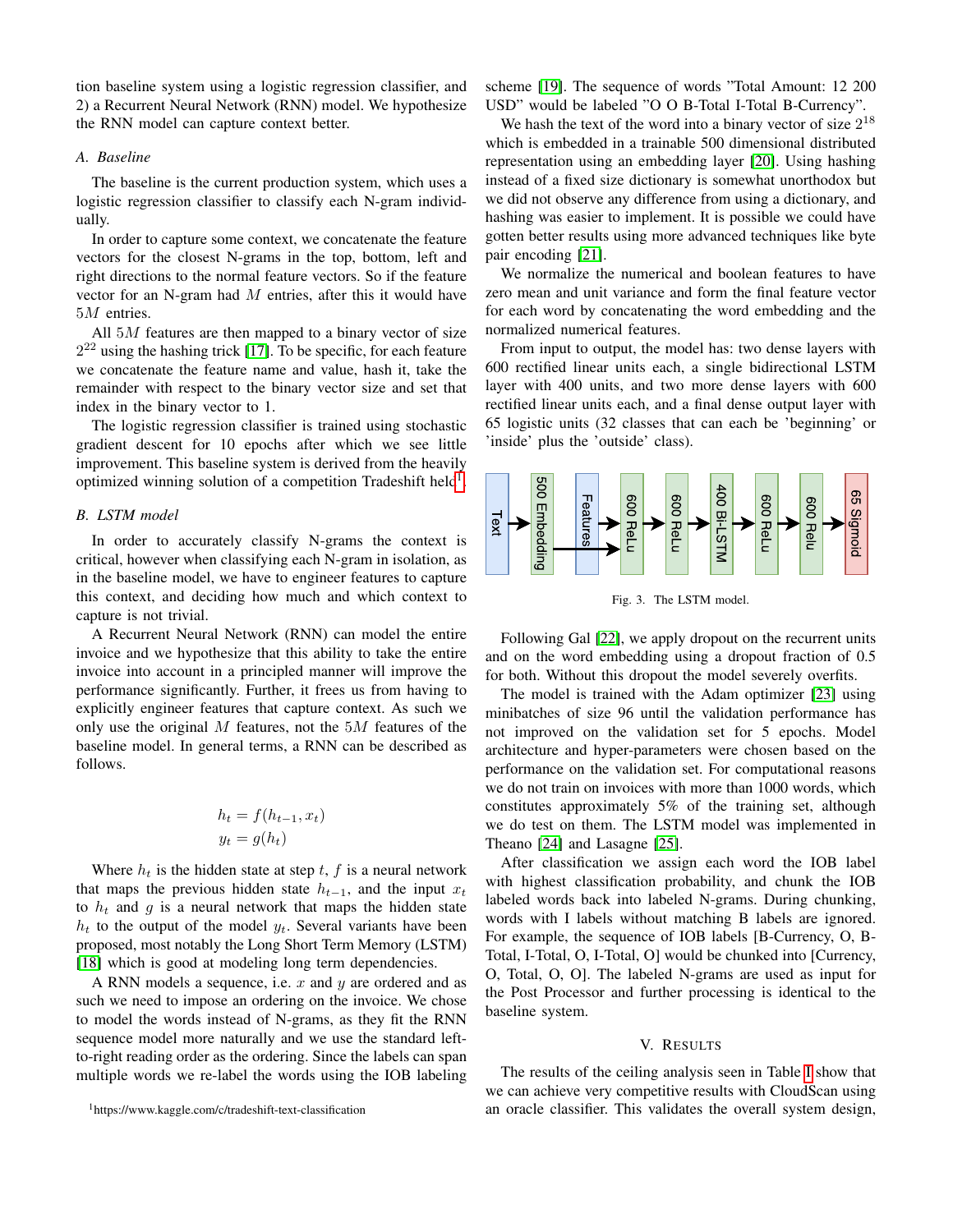<span id="page-5-0"></span>TABLE I CEILING ANALYSIS RESULTS. MEASURED ON ALL DOCUMENTS. EXPECTED PERFORMANCE GIVEN AN ORACLE CLASSIFIER.

| Field       | F1    | Precision | Recall |
|-------------|-------|-----------|--------|
| Number      | 0.918 | 0.967     | 0.873  |
| Date        | 0.899 | 1.000     | 0.817  |
| Currency    | 0.884 | 1.000     | 0.793  |
| Order ID    | 0.820 | 0.979     | 0.706  |
| Total       | 0.966 | 0.981     | 0.952  |
| Line Total  | 0.976 | 0.991     | 0.961  |
| Tax Total   | 0.959 | 0.961     | 0.957  |
| Tax Percent | 0.901 | 0.928     | 0.876  |
| Micro avg.  | 0.925 | 0.974     | 0.881  |

including the use of automatically generated training data, and leaves us with the challenge of constructing a good classifier.

The attentive reader might wonder why the precision is not 1 exactly for all fields, when using the oracle classifier. For the 'Number' and 'Order ID' fields this is due to the automatic training data generation algorithm disregarding spaces when finding matching N-grams, whereas the comparison during evaluation is strict. For instance the automatic training data generator might generate the N-gram ("16 2054": Invoice Number) from (Invoice Number: "162054") in the validated UBL. When the oracle classifier classifies the N-gram "16 2054" as Invoice Number the produced UBL will be (Invoice Number: "16 2054"). When this is compared to the expected UBL of (Invoice Number: "162054") it is counted as incorrect. This is an annoying artifact of the evaluation method and training data generation. We could disregard spaces when comparing strings during evaluation, but we would risk regarding some actual errors as correct then. For the total fields and the tax percent, the post processor will attempt to calculate missing numbers from found numbers, which might result in errors.

As it stands the recall rate is the limiting factor of the system. The low recall rate can have two explanations: 1) The information is present in the PDF but we cannot read or parse it, e.g. it might be an OCR error or a strange date format, in which case the OCR engine or parsing should be improved, or 2) the information is legitimately not present in the PDF, in which case there is nothing to do, except change the validated UBL to match the PDF.

Table [II](#page-5-1) shows the results of experiment 1 measuring the expected performance on the next received invoice for the baseline and LSTM model. The LSTM model is slightly better than the baseline system with an average F1 of 0.891 compared to 0.887. In general the performance of the models is very similar, and close to the theoretical maximum performance given by the ceiling analysis. This means the classifiers both perform close to optimally for this experiment. The gains that can be had from improving upon the LSTM model further are just 0.034 average F1.

More interesting are the results in Table [III](#page-5-2) which measures

<span id="page-5-1"></span>TABLE II EXPECTED PERFORMANCE ON NEXT RECEIVED INVOICE. BEST RESULTS IN BOLD.

|                    | F1              |             | Precision       |             | Recall          |             |
|--------------------|-----------------|-------------|-----------------|-------------|-----------------|-------------|
| Field              | <b>Baseline</b> | <b>LSTM</b> | <b>Baseline</b> | <b>LSTM</b> | <b>Baseline</b> | <b>LSTM</b> |
| Number             | 0.863           | 0.860       | 0.883           | 0.877       | 0.844           | 0.843       |
| Date               | 0.821           | 0.828       | 0.876           | 0.893       | 0.773           | 0.772       |
| Currency           | 0.869           | 0.874       | 0.974           | 0.992       | 0.784           | 0.781       |
| Order ID           | 0.776           | 0.760       | 0.936           | 0.930       | 0.663           | 0.642       |
| Total              | 0.927           | 0.932       | 0.940           | 0.942       | 0.915           | 0.924       |
| Line Total         | 0.923           | 0.936       | 0.936           | 0.945       | 0.911           | 0.927       |
| Tax Total          | 0.931           | 0.939       | 0.933           | 0.941       | 0.929           | 0.937       |
| <b>Tax Percent</b> | 0.901           | 0.903       | 0.927           | 0.930       | 0.876           | 0.878       |
| Micro avg.         | 0.887           | 0.891       | 0.924           | 0.930       | 0.852           | 0.855       |
|                    |                 |             |                 |             |                 |             |

<span id="page-5-2"></span>TABLE III EXPECTED PERFORMANCE ON NEXT INVOICE FROM UNSEEN TEMPLATE. BEST RESULTS IN BOLD.

|                    | F1              |             | Precision       |             | Recall          |             |
|--------------------|-----------------|-------------|-----------------|-------------|-----------------|-------------|
| Field              | <b>Baseline</b> | <b>LSTM</b> | <b>Baseline</b> | <b>LSTM</b> | <b>Baseline</b> | <b>LSTM</b> |
| Number             | 0.711           | 0.760       | 0.761           | 0.789       | 0.668           | 0.733       |
| Date               | 0.693           | 0.774       | 0.759           | 0.847       | 0.637           | 0.712       |
| Currency           | 0.907           | 0.905       | 0.977           | 0.983       | 0.847           | 0.838       |
| Order ID           | 0.433           | 0.523       | 0.822           | 0.737       | 0.294           | 0.406       |
| Total              | 0.840           | 0.896       | 0.864           | 0.907       | 0.818           | 0.884       |
| Line Total         | 0.803           | 0.880       | 0.826           | 0.891       | 0.781           | 0.869       |
| <b>Tax Total</b>   | 0.832           | 0.878       | 0.835           | 0.881       | 0.829           | 0.874       |
| <b>Tax Percent</b> | 0.812           | 0.869       | 0.828           | 0.887       | 0.796           | 0.853       |
| Micro avg.         | 0.788           | 0.840       | 0.836           | 0.879       | 0.746           | 0.804       |

the expected performance on the next invoice from an unseen template. This measures the generalization performance of the system across templates which is a much harder task due to the plurality of invoice layouts and reflects the experience a new user will have the first time they use the system. On this harder task the LSTM model clearly outperform the baseline system with an average F1 of 0.840 compared to 0.788. Notably the 0.840 average F1 of the LSTM model is getting close to the 0.891 average F1 of experiment 1, indicating that the LSTM model is largely learning a template invariant model of invoices, i.e. it is picking up on general patterns rather than just memorizing specific templates.

We hypothesized that it is the ability of LSTMs to model context directly that leads to increased performance, although there are several other possibilities given the differences between the two models. For instance, it could simply be that the LSTM model has more parameters, the non-linear feature combinations, or the word embedding.

To test our hypothesis we trained a third model that is identical to the LSTM model, except that the bidirectional LSTM layer was replaced with a feedforward layer with an equivalent number of parameters. We trained the network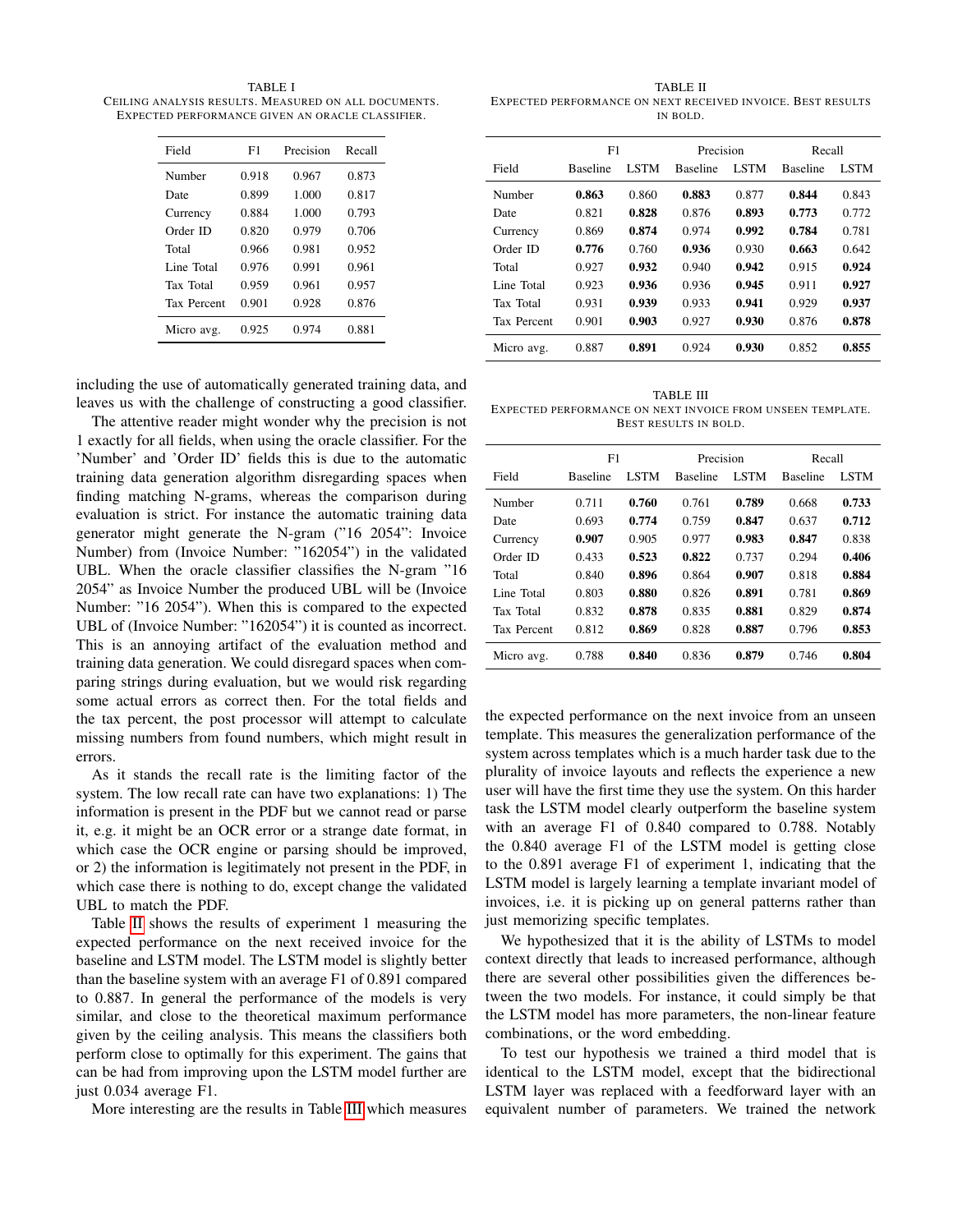with and without dropout, with all other hyper parameters kept equal. The best model got an average F1 of 0.702 on the experiment 2 split, which is markedly worse than both the LSTM and baseline model. Given that the only difference between this model and the LSTM model is the lack of recurrent connections we feel fairly confident that our hypothesis is true. The feedforward model is likely worse than the baseline model because it does not have the additional context features of the baseline model.

TABLE IV WORD EMBEDDING EXAMPLES.

<span id="page-6-7"></span>

| EUR           | GBP           | <b>DKK</b>    |
|---------------|---------------|---------------|
| \$            | USD           | <b>DKK</b>    |
| Total         | Betrag        | TOTAL         |
| Number        | Nο            | number        |
| Number:       | No            | Rechnung-Nr.  |
| London        | <b>LONDON</b> | <b>Bremen</b> |
| <b>Brutto</b> | L dm          | ex.Vat        |
| Phone:        | code:         | Tel:          |

Table [IV](#page-6-7) shows examples of words and the two closest words in the learned word embedding. It shows that the learned embeddings are language agnostic, e.g. the closest word to "Total" is "Betrag" which is German for "Sum" or "Amount". The embedding also captures common abbreviations, capitalization, currency symbols and even semantic similarities such as cities. Learning these similarities versus encoding them by hand is a major advantage as it happens automatically as it is needed. If a new abbreviation, language, currency, etc. is encountered it will automatically be learned.

#### VI. DISCUSSION

We have presented our goals for CloudScan and described how it works. We hypothesized that the ability of a LSTM to model context directly would improve performance. We carried out experiments to test our hypothesis and evaluated CloudScan's performance on a large realistic dataset. We validated our hypothesis and showed competitive results of 0.891 average F1 on documents from seen templates, and 0.840 on documents from unseen templates using a single LSTM model. These numbers should be compared to a ceiling of F1=0.925 for an ideal system baseline where an oracle classifier is used.

Unfortunately it is hard to compare to other vendors directly as no large publicly available datasets exists due to the sensitive nature of invoices. We sincerely wish such a dataset existed and believe it would drive the field forward significantly, as seen in other fields, e.g. the large effect ImageNet [\[26\]](#page-7-19) had on the computer vision field. Unfortunately we are not able to release our own dataset due to privacy restrictions.

A drawback of the LSTM model is that we have to decide upon an ordering of the words, when there is none naturally. We chose the left to right reading order which worked well, but in line with the general theme of CloudScan we would prefer a model which could learn this ordering or did not require one.

CloudScan works only on the word level, meaning it does not take any image features into account, e.g. the lines, logos, background, etc. We could likely improve the performance if we included these image features in the model.

With the improved results from the LSTM model we are getting close to the theoretical maximum given by the ceiling analysis. For unseen templates we can at maximum improve the average F1 by 0.085 by improving the classifier. This corresponds roughly to the 0.075 average F1 that can at maximum be gained from fixing the errors made under the ceiling analysis. An informal review of the errors made by the system under the ceiling analysis indicates the greatest source of errors are OCR errors and discrepancies between the validated UBL and the PDF.

As such, in order to substantially improve CloudScan we believe a two pronged strategy is required: 1) improve the classifier and 2) correct discrepancies between the validated UBL and PDF. Importantly, the second does not delay the turnaround time for the users, can be done at our own pace and only needs to be done for the cases where the automatic training data generation fails. As for the OCR errors we will rely on further advances in OCR technology.

# ACKNOWLEDGMENT

We would like to thank Angel Diego Cuñado Alonso and Johannes Ulén for our fruitful discussions, and their great work on CloudScan. This research was supported by the NVIDIA Corporation with the donation of TITAN X GPUs. This work is partly funded by the Innovation Fund Denmark (IFD) under File No. 5016-00101B.

#### **REFERENCES**

- <span id="page-6-0"></span>[1] A. J. Sellen and R. H. Harper, *The Myth of the Paperless Office*. Cambridge, MA, USA: MIT Press, 2003.
- <span id="page-6-1"></span>[2] B. Klein, S. Agne, and A. Dengel, "Results of a Study on Invoice-Reading Systems in Germany," in *Document Analysis Systems VI*, ser. Lecture Notes in Computer Science, S. Marinai and A. R. Dengel, Eds. Springer Berlin Heidelberg, Sep. 2004, no. 3163, pp. 451–462.
- <span id="page-6-2"></span>[3] D. Schuster, K. Muthmann, D. Esser, A. Schill, M. Berger, C. Weidling, K. Aliyev, and A. Hofmeier, "Intellix – End-User Trained Information Extraction for Document Archiving," in *2013 12th International Conference on Document Analysis and Recognition*, Aug. 2013, pp. 101–105.
- <span id="page-6-3"></span>[4] M. Rusiñol, T. Benkhelfallah, and V. P. dAndecy, "Field Extraction from Administrative Documents by Incremental Structural Templates," in *2013 12th International Conference on Document Analysis and Recognition*, Aug. 2013, pp. 1100–1104.
- <span id="page-6-4"></span>[5] A. Dengel and B. Klein, "smartFIX: A Requirements-Driven System for Document Analysis and Understanding," in *Proceedings of the 5th International Workshop on Document Analysis Systems V*, ser. DAS '02. London, UK, UK: Springer-Verlag, 2002, pp. 433–444.
- <span id="page-6-5"></span>[6] F. Cesarini, E. Francesconi, M. Gori, and G. Soda, "Analysis and understanding of multi-class invoices," *Document Analysis and Recognition*, vol. 6, no. 2, pp. 102–114, Oct. 2003. [Online]. Available: <http://link.springer.com/article/10.1007/s10032-002-0084-6>
- <span id="page-6-6"></span>[7] D. Esser, D. Schuster, K. Muthmann, M. Berger, and A. Schill, "Automatic Indexing of Scanned Documents - a Layout-based Approach," *Document Recognition and Retrieval XIX (DRR), San Francisco, CA, USA*, 2012. [Online]. Available: [http://proceedings.](http://proceedings.spiedigitallibrary.org/proceeding.aspx?articleid=1284003) [spiedigitallibrary.org/proceeding.aspx?articleid=1284003](http://proceedings.spiedigitallibrary.org/proceeding.aspx?articleid=1284003)